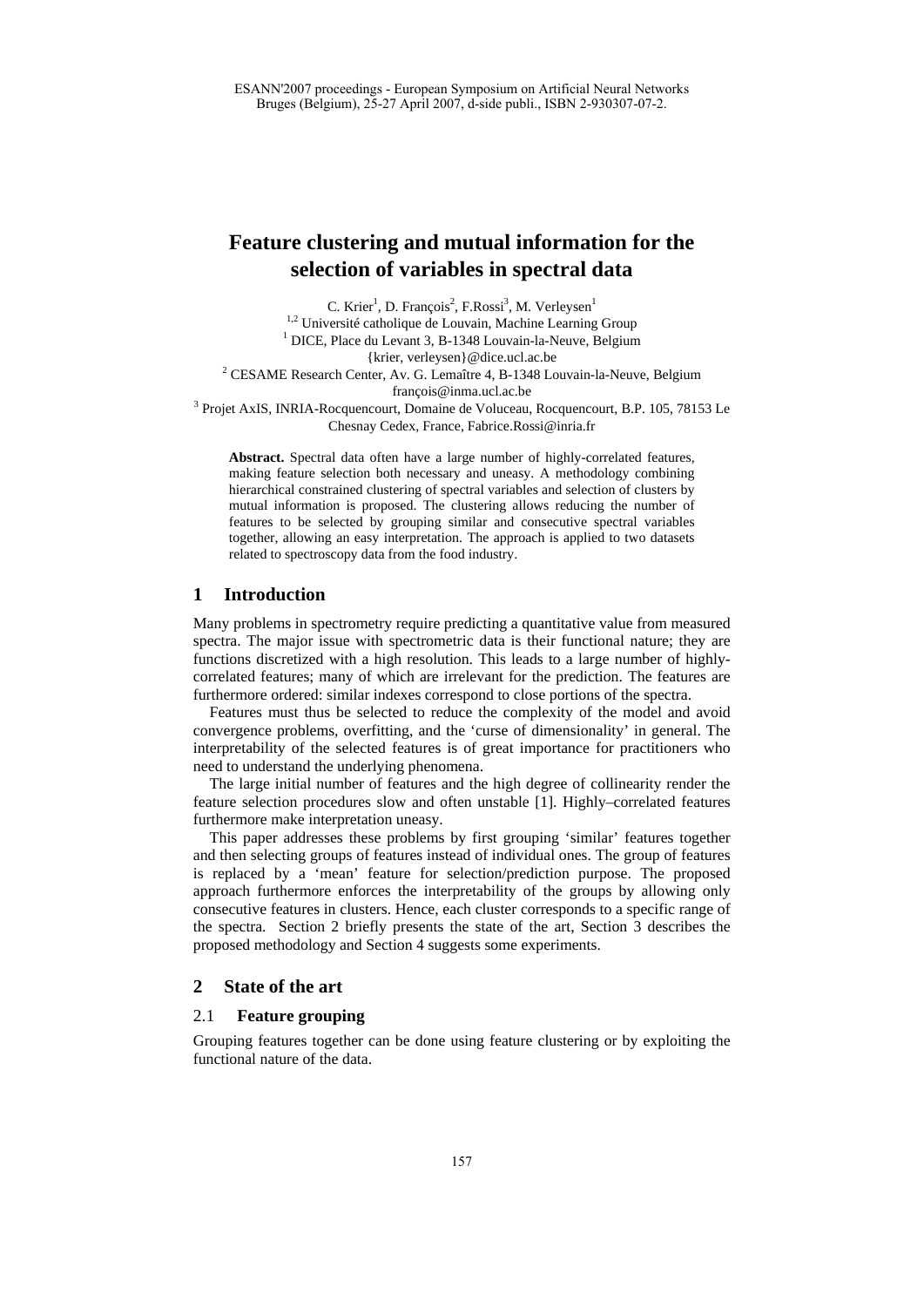#### **Feature clustering.**

Classical clustering methods, and especially hierarchical methods, are easy to transfer to cluster features instead of data elements. The only particularization that is needed is a meaningful definition of the similarity between features. See, for instance, [2] for an example of a bottom-up clustering of features on spectral data. The problem however for functional data is that the method does not necessarily select consecutive features; a cluster can thus correspond to several distinct portions of the spectra, making cluster interpretation difficult.

#### **Functional modeling**

Another approach for grouping features is to describe the spectra in a functional basis whose basis functions are 'local' in the sense that they correspond to well-defined portions of the spectra. Splines have been used successfully for this [1]. However, while the clusters always contain consecutive features, they are all forced to have the same size in [1]. Also, the contribution of each original feature to the cluster depends on its position on the wavelength range; while interpretation is possible, it is based on an approximate view of the functional features.

## 2.2 **Feature selection**

#### **Relevance estimation**

The mutual information (MI) between two random variables X and Y is defined as the uncertainty reduction on Y when X is known. In terms of probability densities, the MI can be written as

$$
MI(X,Y) = \int \mu_{X,Y}(x,y) \log \frac{\mu_{X,Y}(x,y)}{\mu_X(x)\mu_Y(y)} dxdy,
$$

where  $\mu_X$  and  $\mu_Y$  are the probability density functions (pdf) of *X* and *Y* respectively, and  $\mu_{X,Y}$  is the joint distribution of the two variables.

#### **Feature Subset Selection**

To find the optimal feature subset, several strategies can be considered. The easiest way is to score each feature and to choose the individually most relevant ones. The contrasting approach is to test all possible subsets from the set of initial features, demanding much more computations, but avoiding missing important features. A method generally accepted as a good compromise is the forward search [3]. It consists in choosing the most relevant feature first, and then finding the most relevant pair of features including the chosen first feature. The procedure is then iterated. Once a feature is chosen, it is never questioned again.

### **3 Proposed approach**

## 3.1 **Feature clustering**

The algorithm presented here is similar to the hierarchical feature clustering algorithm [2] except that it forces every cluster to contain consecutive features only, like in the spline approach [1]. The algorithm can be characterized as an agglomerative (bottomup) full linkage algorithm. It first merges the two most similar consecutive features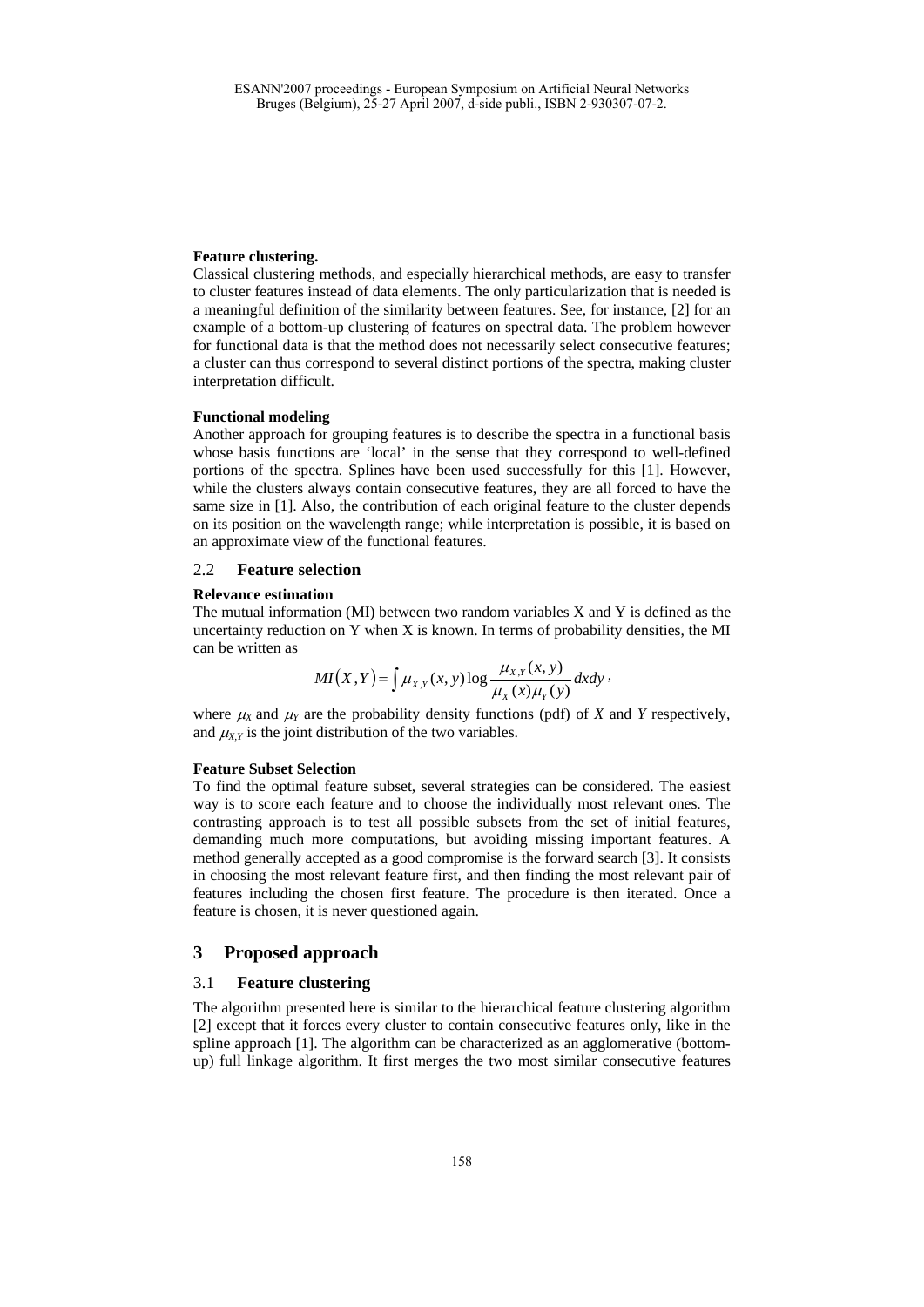into one cluster. Feature  $X_i$  is thus compared only with  $X_{i-1}$  and  $X_{i+1}$ . The similarity between two features is estimated using the absolute value of the correlation:

$$
S(X_i, X_j) = \left| \frac{E(X_i, X_j) - E(X_i)E(X_j)}{\sqrt{Var(X_i)Var(X_j)}} \right|.
$$

Note that for this similarity measure, the correlation is preferred (as in [4]) to the MI (as in [2]). Indeed, consecutive features are highly correlated, making the correlation as useful as the MI. Moreover, the correlation is much easier to estimate (by replacing the expectations and variances in the above equation by sums).

The algorithm then recursively merges at each step the two most similar consecutive clusters. The similarity between two clusters is defined as the minimum similarity between each element of one cluster and the elements of the other. The algorithm stops when all features have been grouped into a single cluster and provides with a dendrogram representing the clustering.

The output value associated with each cluster, its representative, is chosen to be the mean of the spectra over the range of features defined by the cluster. The spectra are thus approximated by a piecewise constant function; the original features are replaced with the (fewer) representatives of each clusters. The number of clusters is chosen to maximize the prediction performances of a linear model built on the feature clusters. The efficiency of the linear models is measured by the Normalized Mean Squared Error (NMSE) in the same cross-validation method used to build the predictive model on the selected features (for practical details, see Section 4). This NMSE is defined as follows:

$$
NMSE_{\Omega} = \frac{\frac{1}{N_{\Omega}} \sum_{\Omega} (\hat{Y}_i - Y_i)^2}{Var(Y)},
$$

where  $Y_i$  is the parameter to predict,  $\hat{Y}_i$  the corresponding prediction and  $N_{\Omega}$  the number of data in Ω.

#### 3.2 **Feature cluster selection**

Once the clusters have been constructed, the most relevant ones for the prediction are selected. The selection is performed using the MI with a procedure similar to [3]. To this aim, a forward feature selection is performed, as described in the previous section about Feature Subset Selection. The most relevant group of features identified by the method is then kept. The next step consists in an exhaustive search over this subset: if the group includes *K* features, all  $2<sup>K</sup>$ -1 not-empty combinations of these features are tested, in a wrapper procedure using the prediction model itself. The model used here is a Radial Basis Function Network (RBFN).

In theory, the forward search with the mutual information criterion should never stop: the mutual information cannot decrease when variables are added in the set. However, in practice when using a MI estimator, this is not true anymore (the quality of the estimator decreases when the dimensionality becomes high). The selection procedure is thus stopped when the MI estimation decreases. In addition, to keep the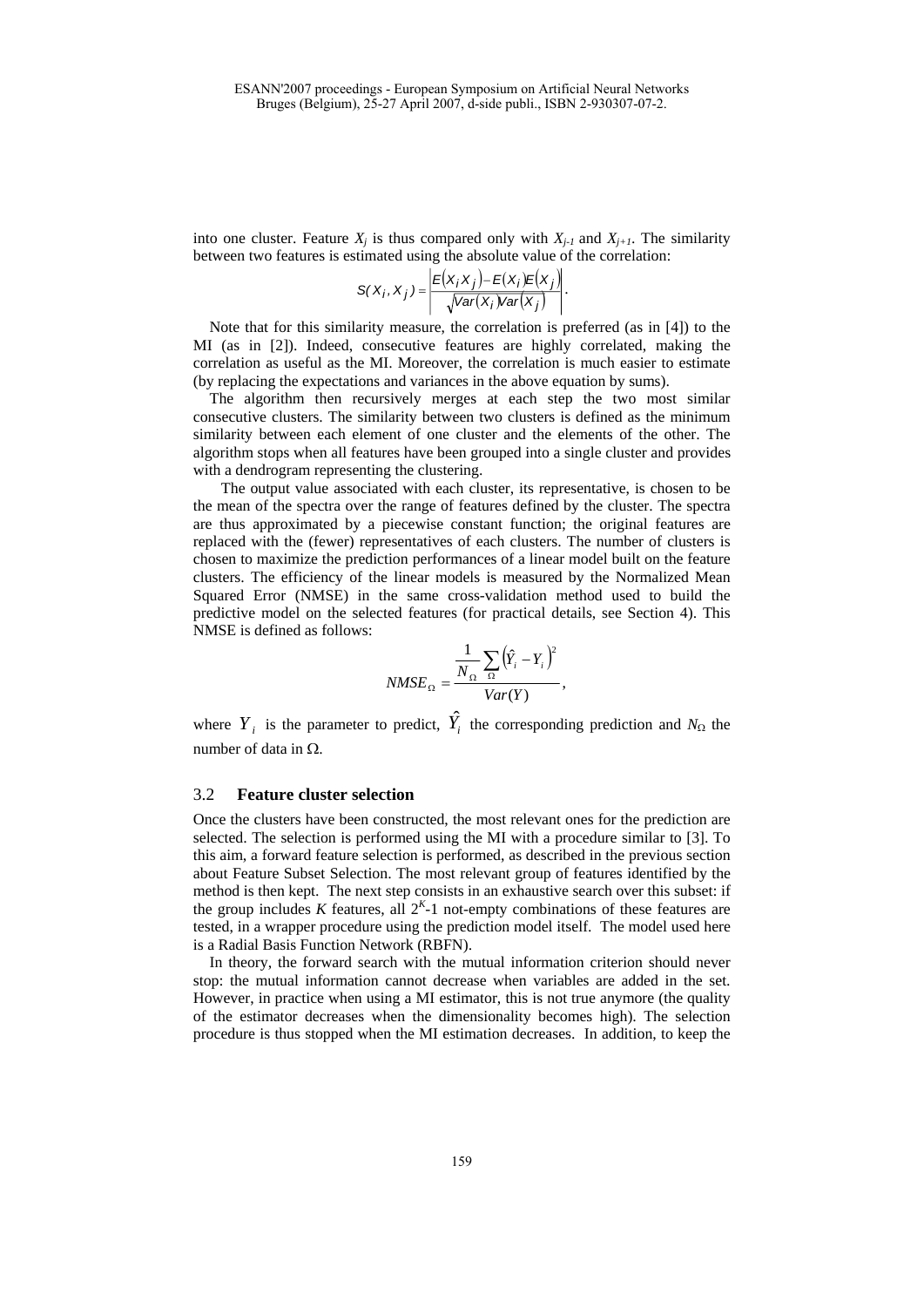computation time of the subsequent exhaustive search within reasonable limits, the forward search is stopped in any case when a threshold number of features is reached.

# **4 Experiments**

The method proposed in this paper is evaluated on two datasets. The first one is the Tecator database [5]. It consists of 215 near infrared spectra of meat samples, in the 850–1050 nm wavelength range. Each spectrum is discretized into 100 spectral variables. The parameter to predict is the fat content of the meat samples. The learning set contains 172 spectra, which leaves 43 spectra for the test.

The second dataset, Wine [6], consists of mid-infrared spectra of wine samples recorded at 256 wavenumbers, from which alcohol concentration has to be predicted. The learning and test sets contain 94 and 30 spectra respectively; three spectra (# 34, 35 and 84) are considered as outliers and therefore discarded.

#### **The approaches**

Three approaches are compared for each dataset: the first one is the clustering approach described above. The second one consists in building a RBFN on all spectral variables. The last one is a projection on a B-Spline basis, followed by the same selection procedure as the one in the clustering approach. The optimal metaparameters number of units and variances) of each RBFN are chosen by grid search in a 3-fold cross-validation procedure over the learning set.

#### **Results**

Figure 1 shows in grey the portion of the spectra selected by the clustering approach for the Tecator dataset. The vertical lines indicate the limits of the four selected clusters. The NMSE on the test set equals 0.1342 for the model build on all spectral variables; in the case of the spline approach, the NMSE is 0.1059 (with 30 splines). Concerning the clustering approach, the NMSE is 0.1209. For comparison, the NMSE of a cmodel predicting the mean of the parameter of interest would be 1.

The portions of spectra corresponding to selected clusters are presented in grey in Figure 2 for the Wine database. The selected clusters are delimited by the vertical lines. The NMSE in test reaches 0.0802 for the proposed methodology, 0.0938 for the spline approach and 0.1254 for the model built on all variables.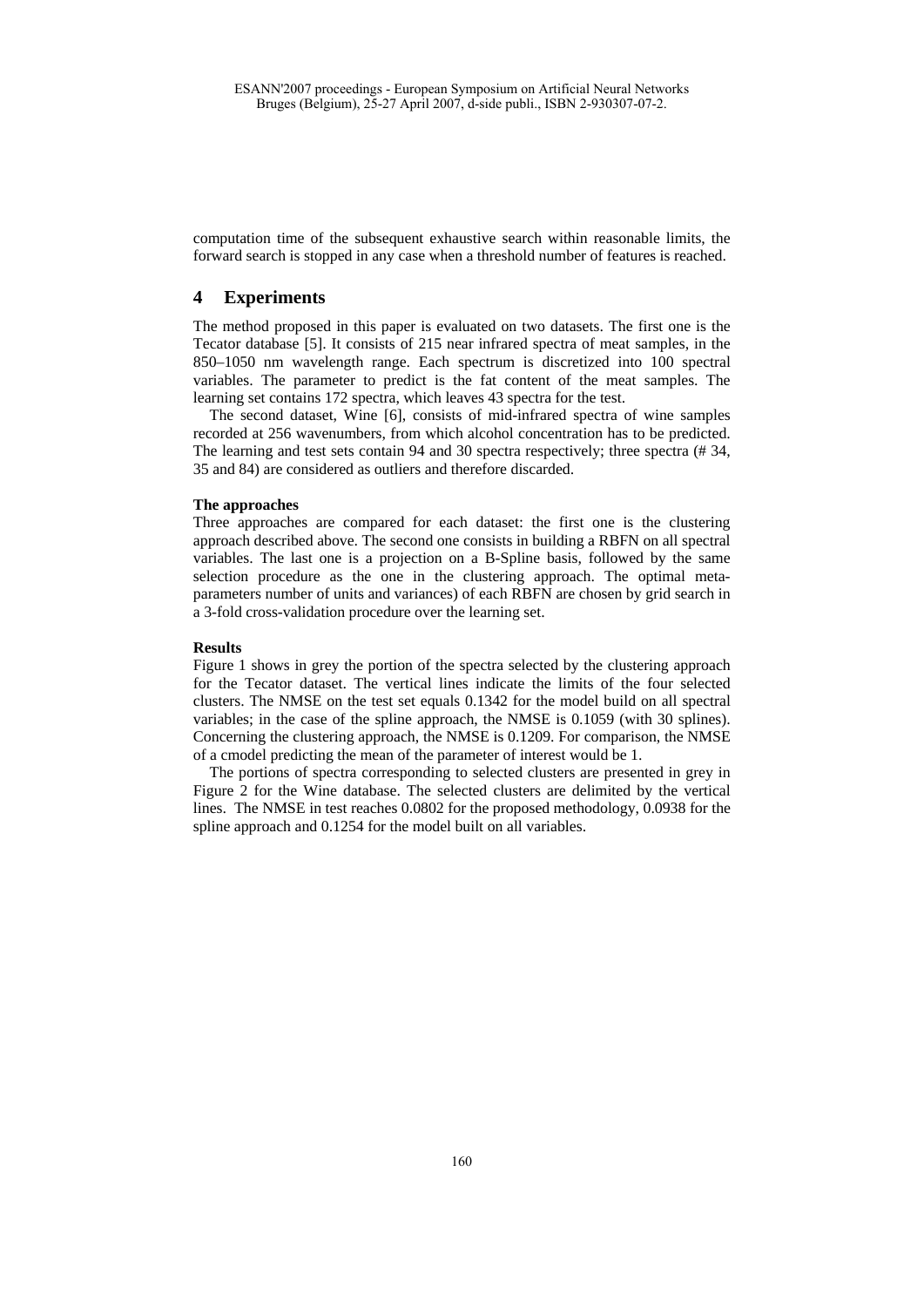

Fig. 1: Tecator dataset: Parts of spectra corresponding to selected clusters (in grey).



Fig. 2: Wine dataset: Parts of spectra corresponding to selected clusters (in grey).

### **Discussion**

From Figure 1, it appears that the second cluster (922 to 940 nm) contains 3 of the 7 wavelengths selected by a non-functional MI selection as described in [7]. This highlights the redundancy between these spectral variables. The first cluster corresponds approximately to the 4 other wavelengths selected in [7]. The two other clusters are different. In the case of Wine, the five selected clusters (see Figure 2) cover approximately 8 out of the 20 spectral variables selected in [8], [9].

 For the two datasets, the model built on all features has the worst performances, while the clustering approach leads to better predictions. This last one performs also better than the spline methodology, except for the Tecator dataset. The spectra in this dataset are indeed much smoother than those in Wine, and an approach by spline projection has been shown to be efficient (see [1]). However, the Wine dataset seems to benefit from a clustering approach more adapted to the particularities of the data.